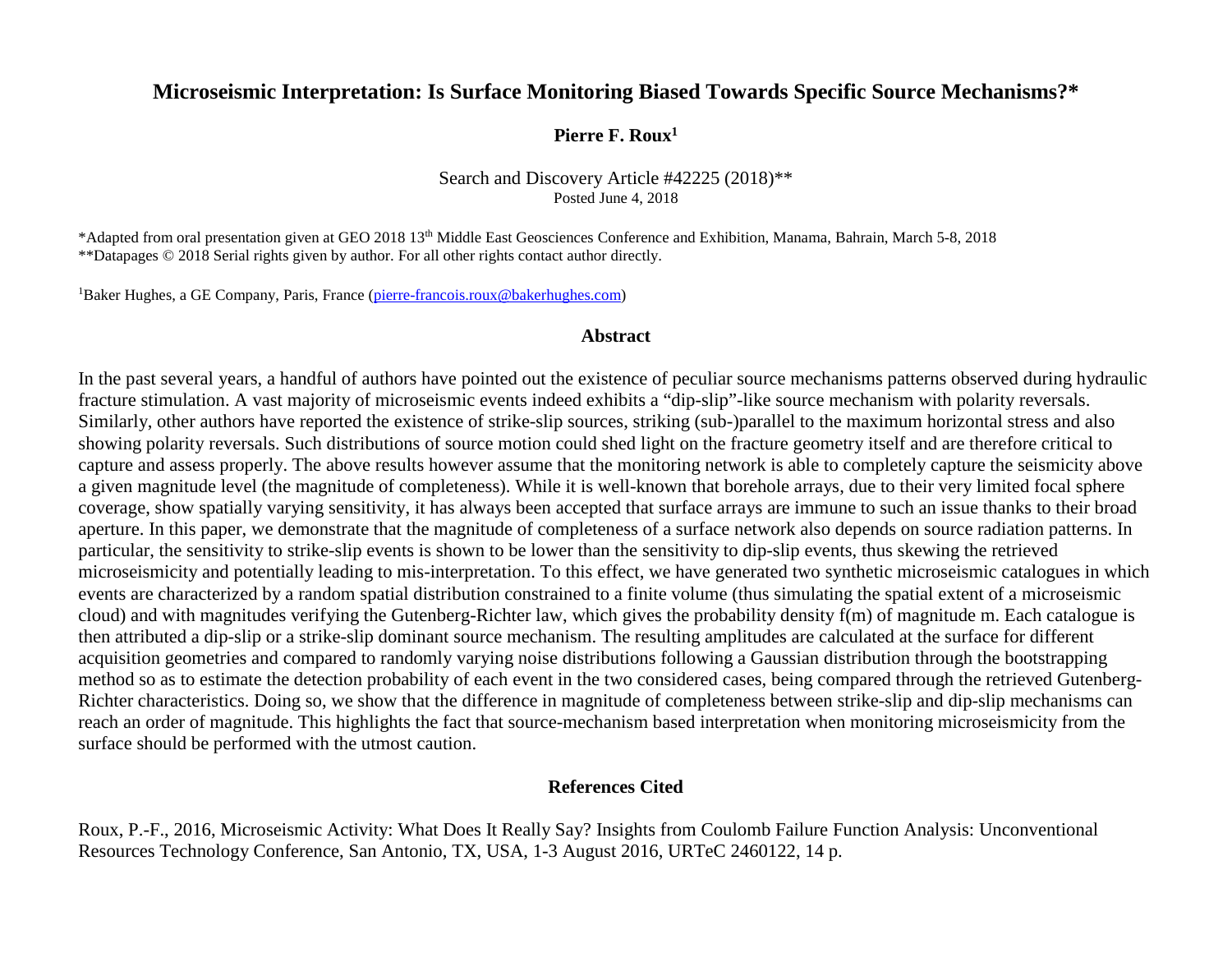Staněk, F., and L. Eisner, 2017, Seismicity Induced by Hydraulic Fracturing in Shales: A Bedding Plane Slip Model: Journal of Geophysical Research, v.122/10, p. 7912-7926. doi:10.1002/2017jb014213

Stanek, F., and L. Eisner, 2013, New Model Explaining Inverted Source Mechanisms of Microseismic Events Induced by Hydraulic Fracturing: SEG Technical Program Expanded Abstracts, p. 2201-2205. doi:10.1190/segam2013-0554.1

Tan, Y., and T. Engelder, 2016, Further Testing of the Bedding-Plane-Slip Model for Hydraulic-Fracture Opening Using Moment-Tensor Inversions: Geophysics, v. 81/5, p. KS159-KS168. doi:10.1190/geo2015-0370.1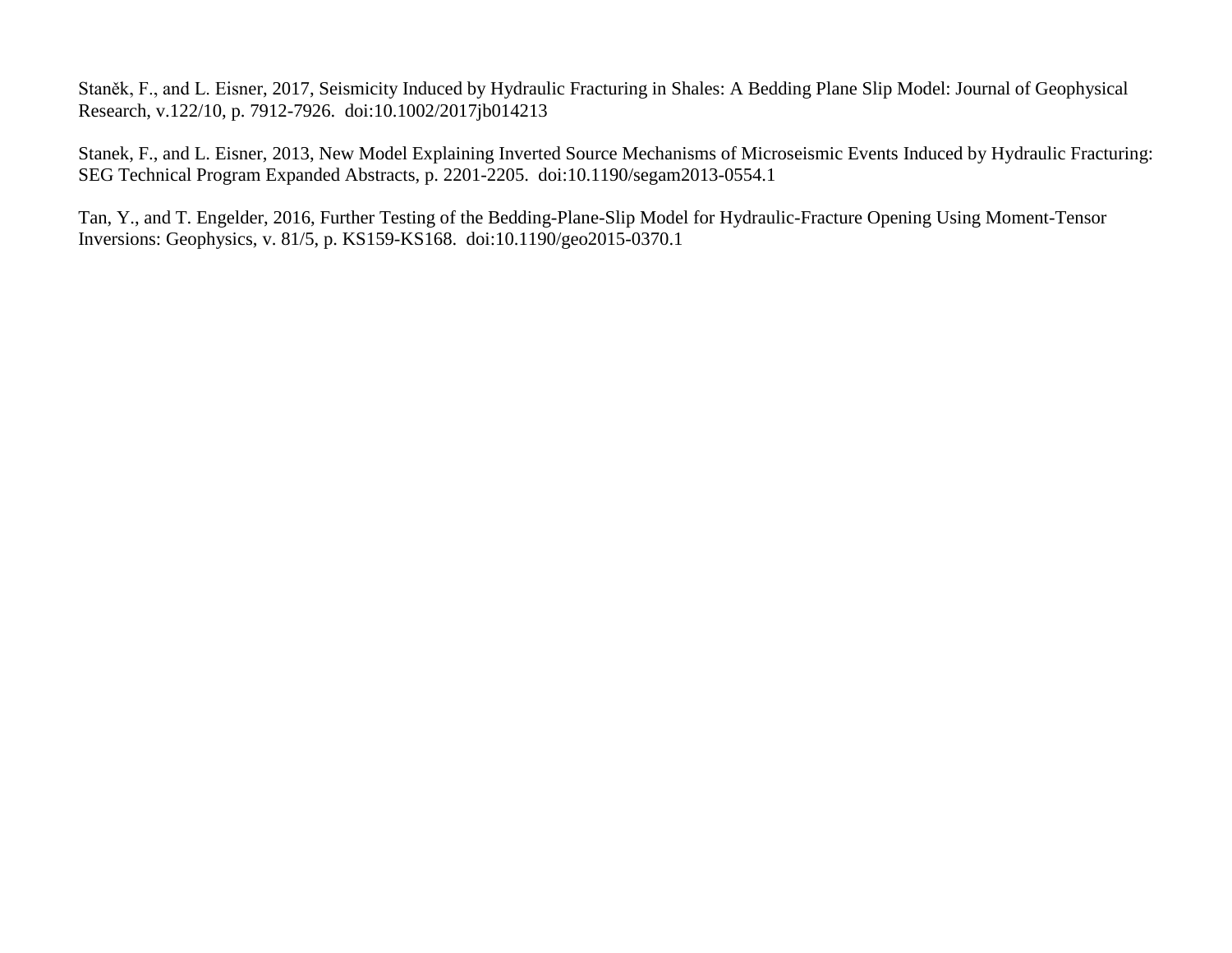

# *Microseismic Interpretation:* **Is surface monitoring biased towards specific source mechanisms?**

Pierre F. Roux <Pierre-Francois.Roux@bhge.com>

GEO 2018

Confidential. Not to be copied, distributed, or reproduced without prior approval. © 2017 Baker Hughes, a GE company, LLC - All rights reserved. **24 April, 2018**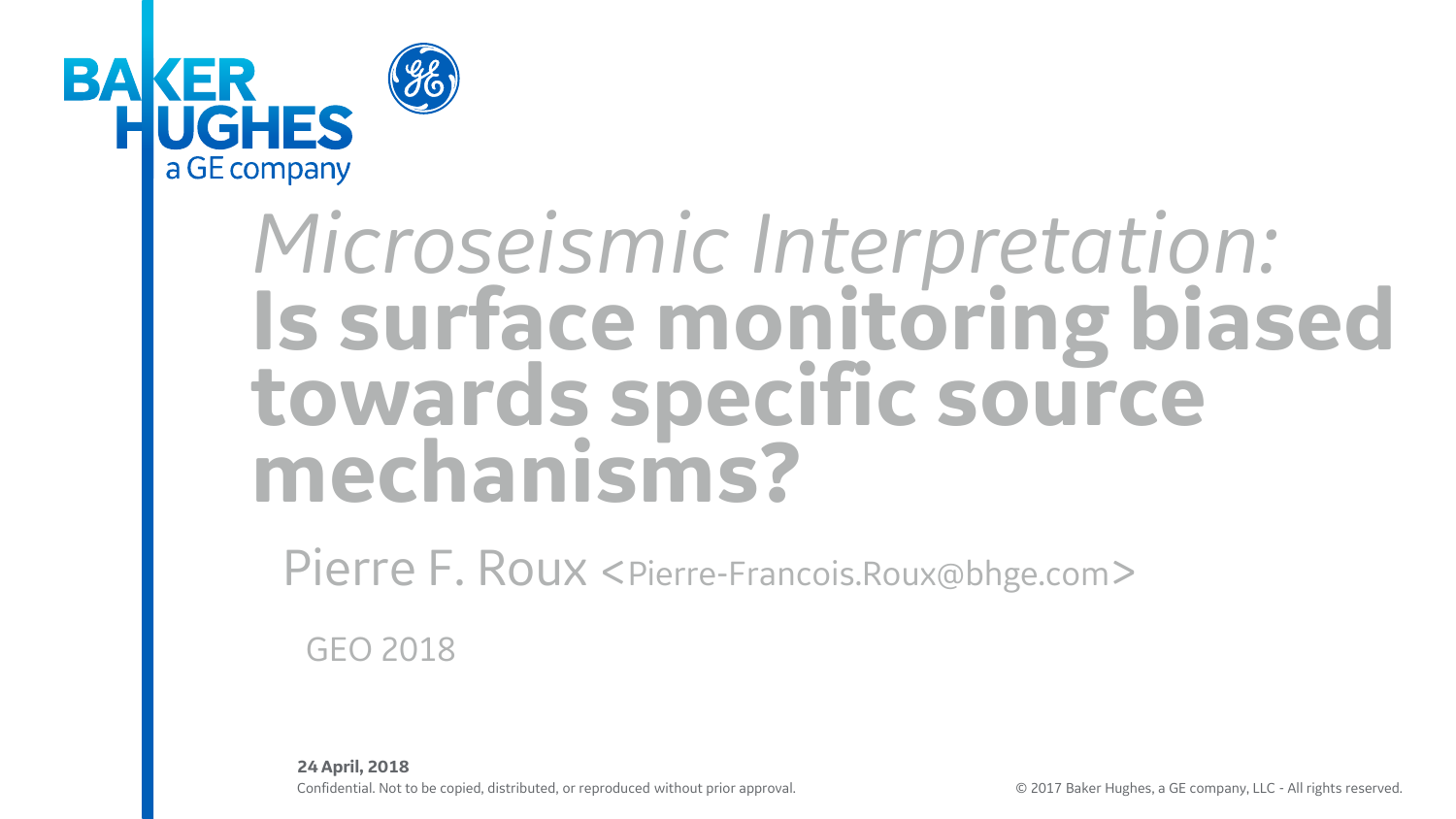### **Observations**

# $\overbrace{C_{\text{Hmax}}}^{\Theta}$  $-550$  $\boldsymbol{\Theta}$ ⊖  $\Theta$  $\bigoplus$ ⊖  $\ominus$ Roux [2016]

#### **Example (Surface) Dataset**

2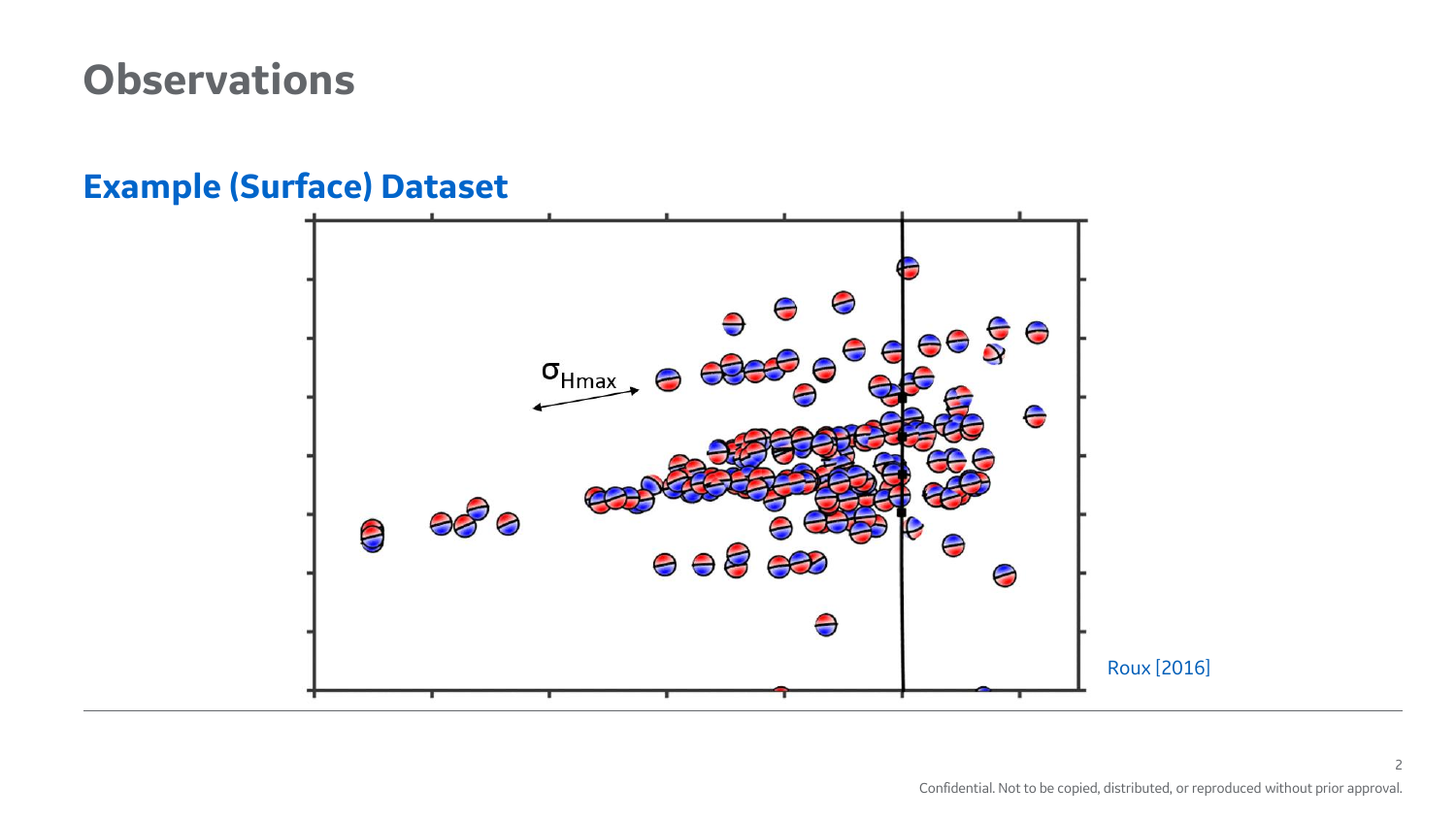

#### *Horizontal* **Slip**

- Interaction of the HF with *bedding planes*
- Proxy to the **HF geometry** & insights on **net pressure** (Roux, 2016)
- Explains
	- (1) Structural linearity
	- (2) Polarity reversals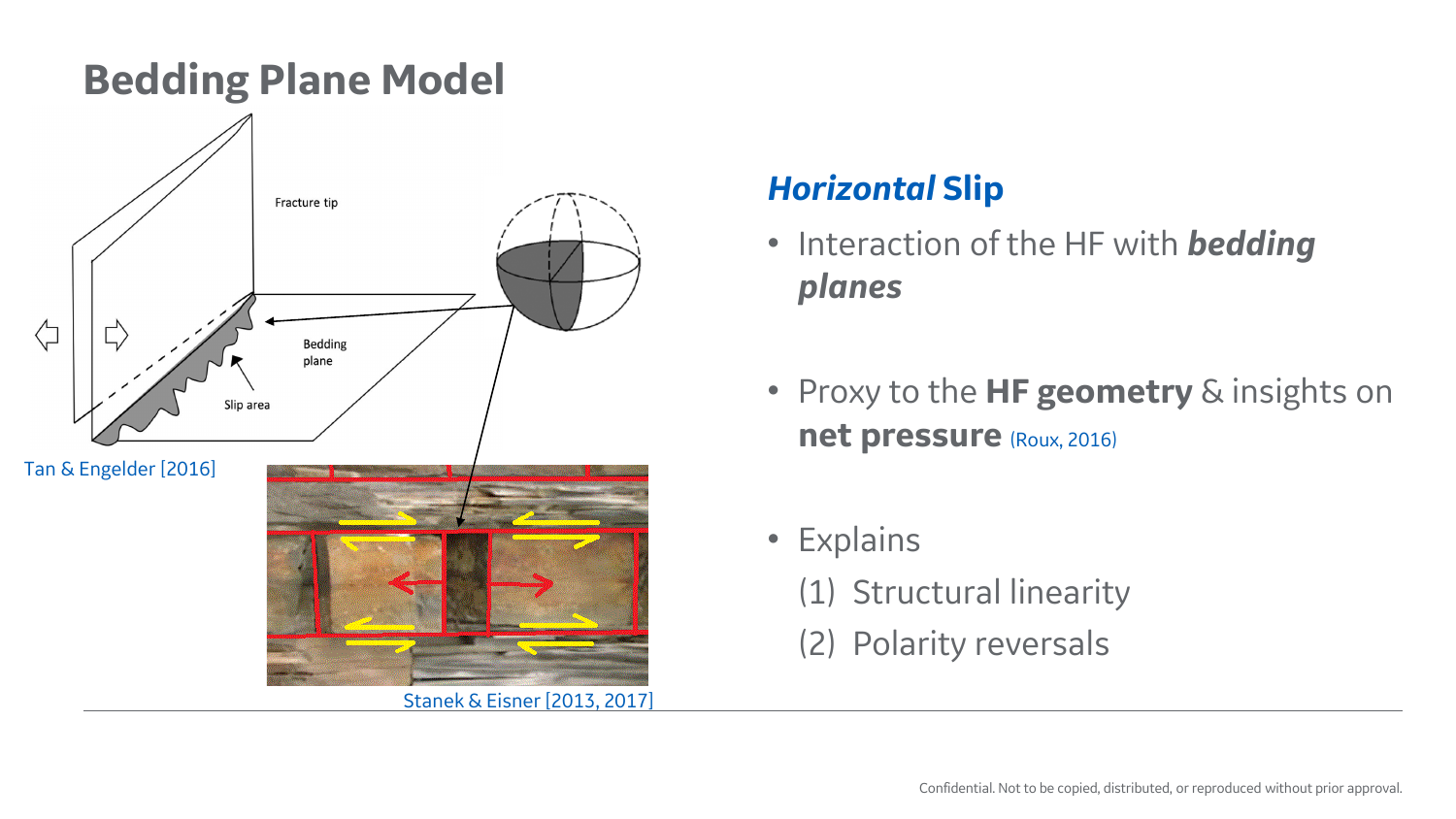# **Building A Synthetic Catalog - Propagation**

**Velocity Model Events & Network**

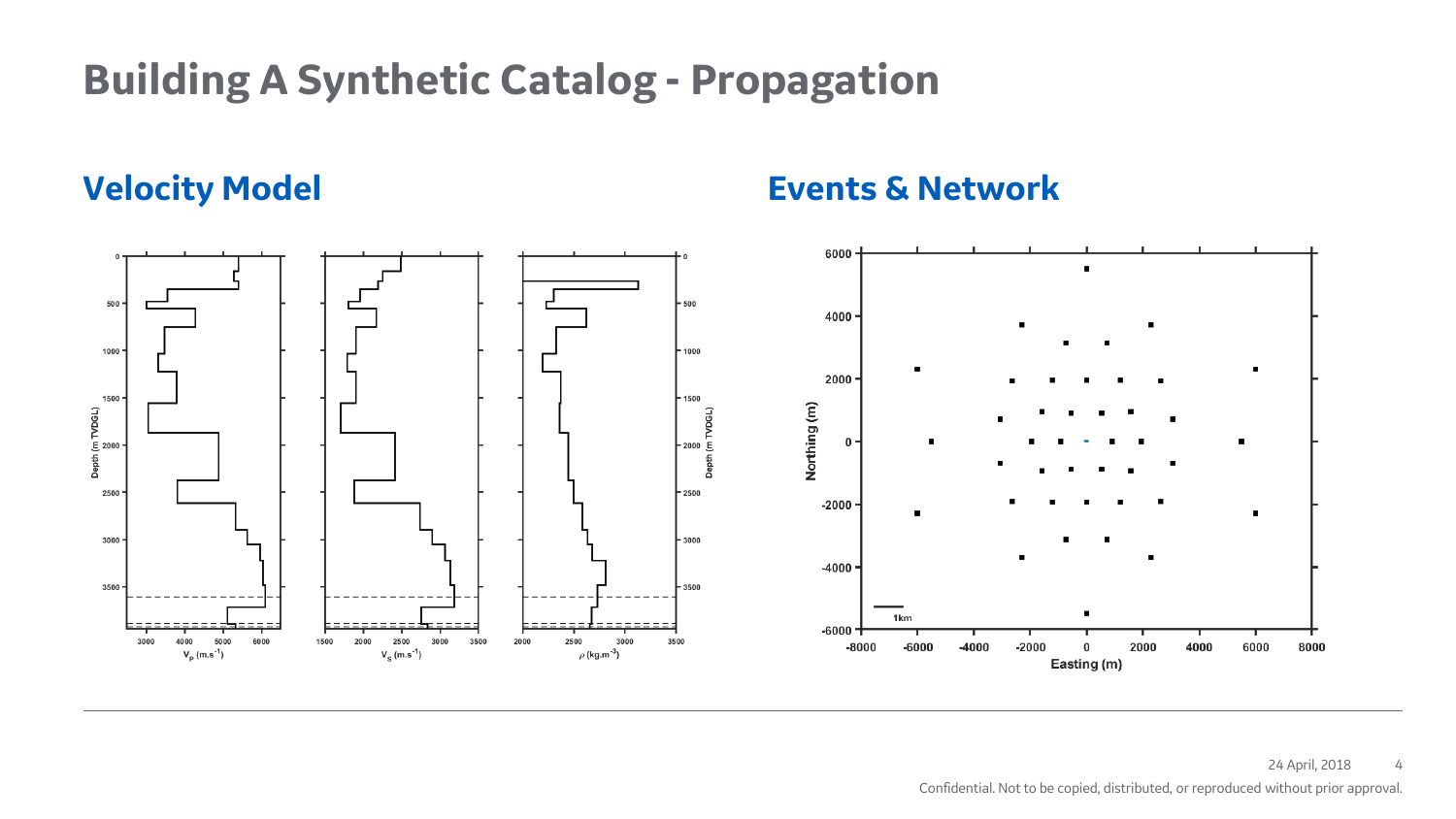# **Metric: Frequency-Magnitude Distribution**

#### **Definition**

 $\log_{10} n(m > M) = a - bM$ (Gutenberg-Richter)

• 3 parameters:

*m<sup>c</sup>* **: magnitude of completeness**

 $\rightarrow$  *b*: **slope** of the curve above  $m_c$  $\rightarrow$ 

*a*: "total seismicity" ( $n_S = 10^a$ )

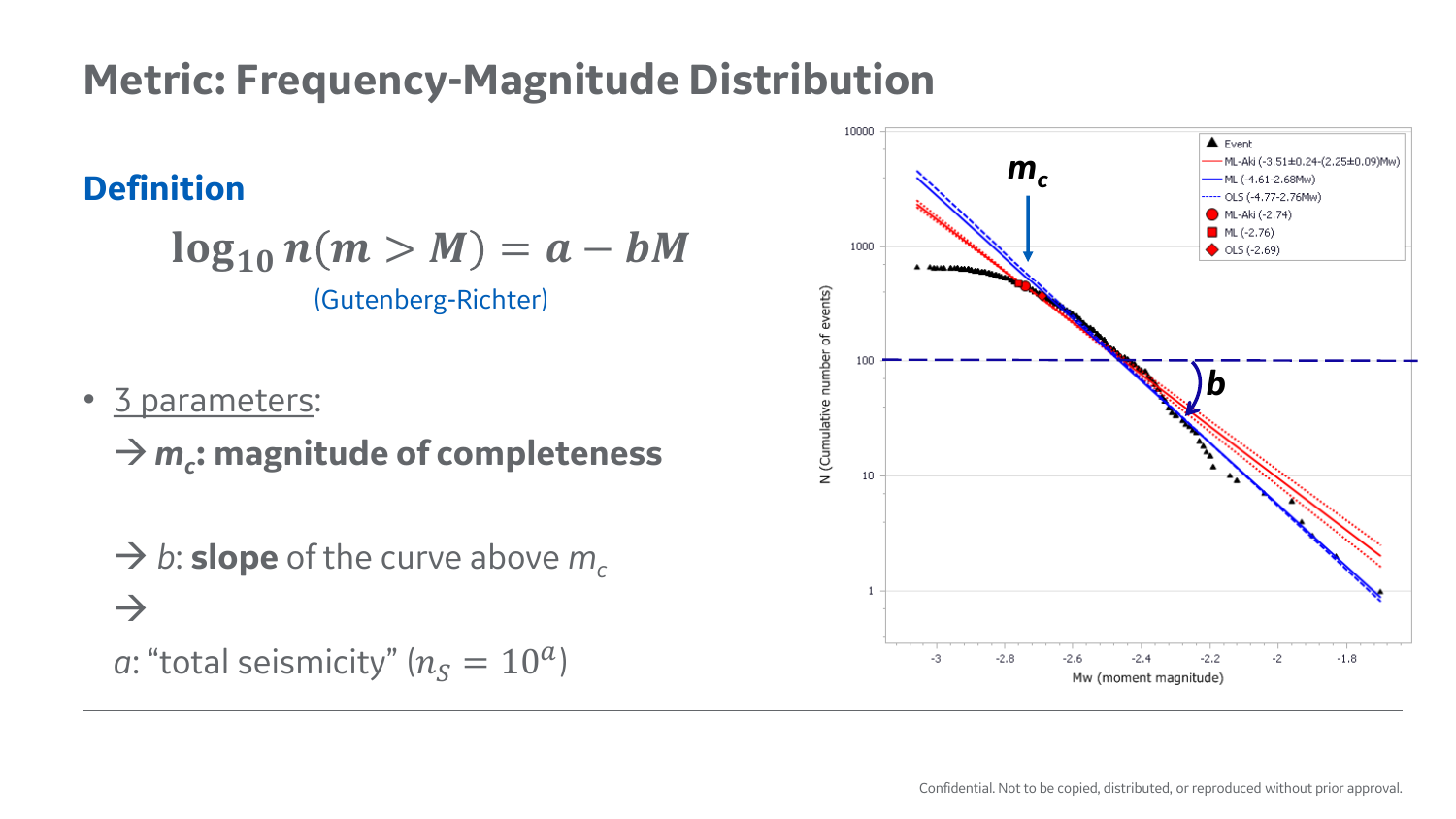### **Completeness** *v* **dip & rake (constant strike)**

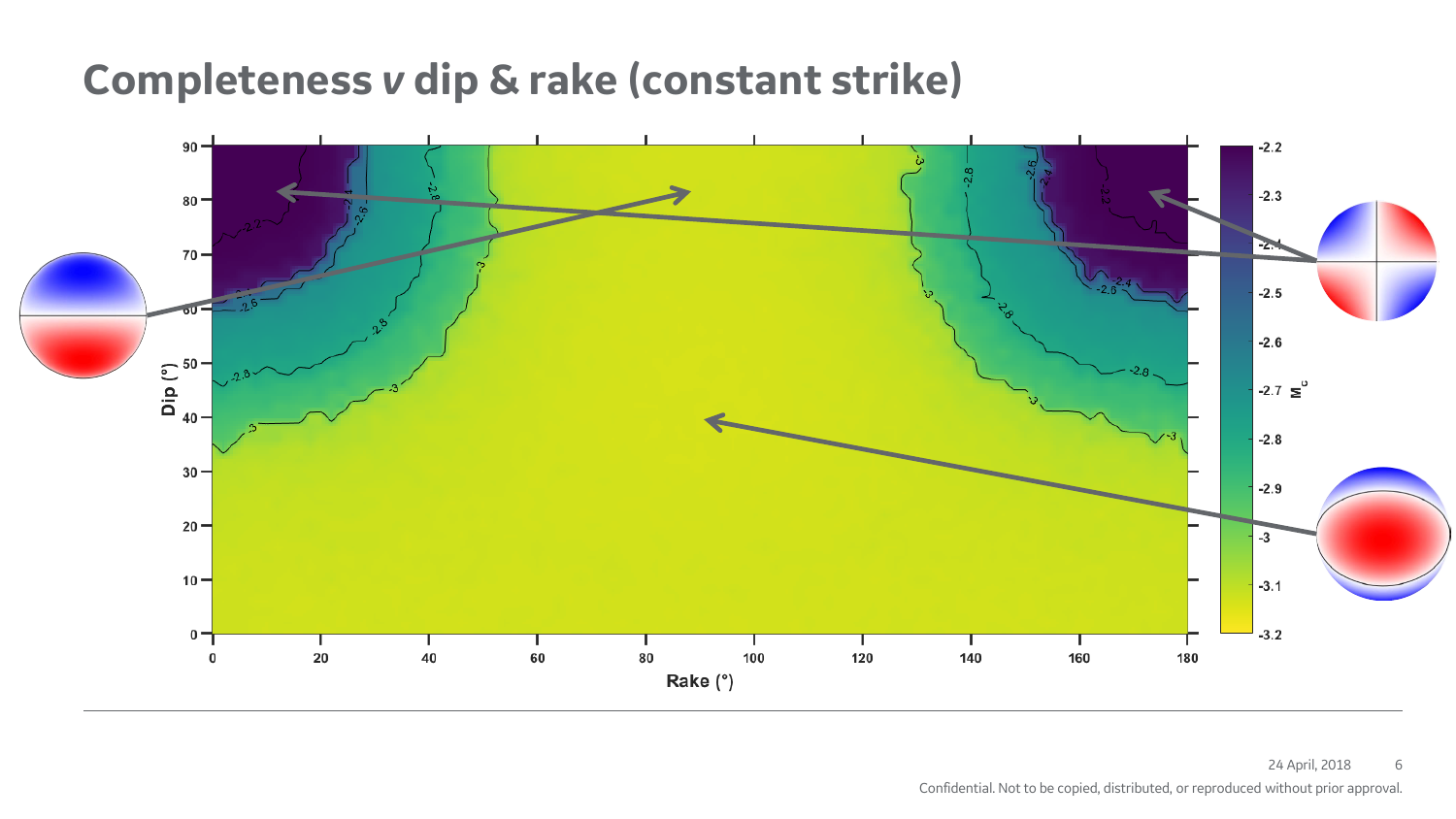## **Synthetic Catalogue**

#### **Initial Magnitude Distribution Fixed Rake, Varying Dip FMDs**

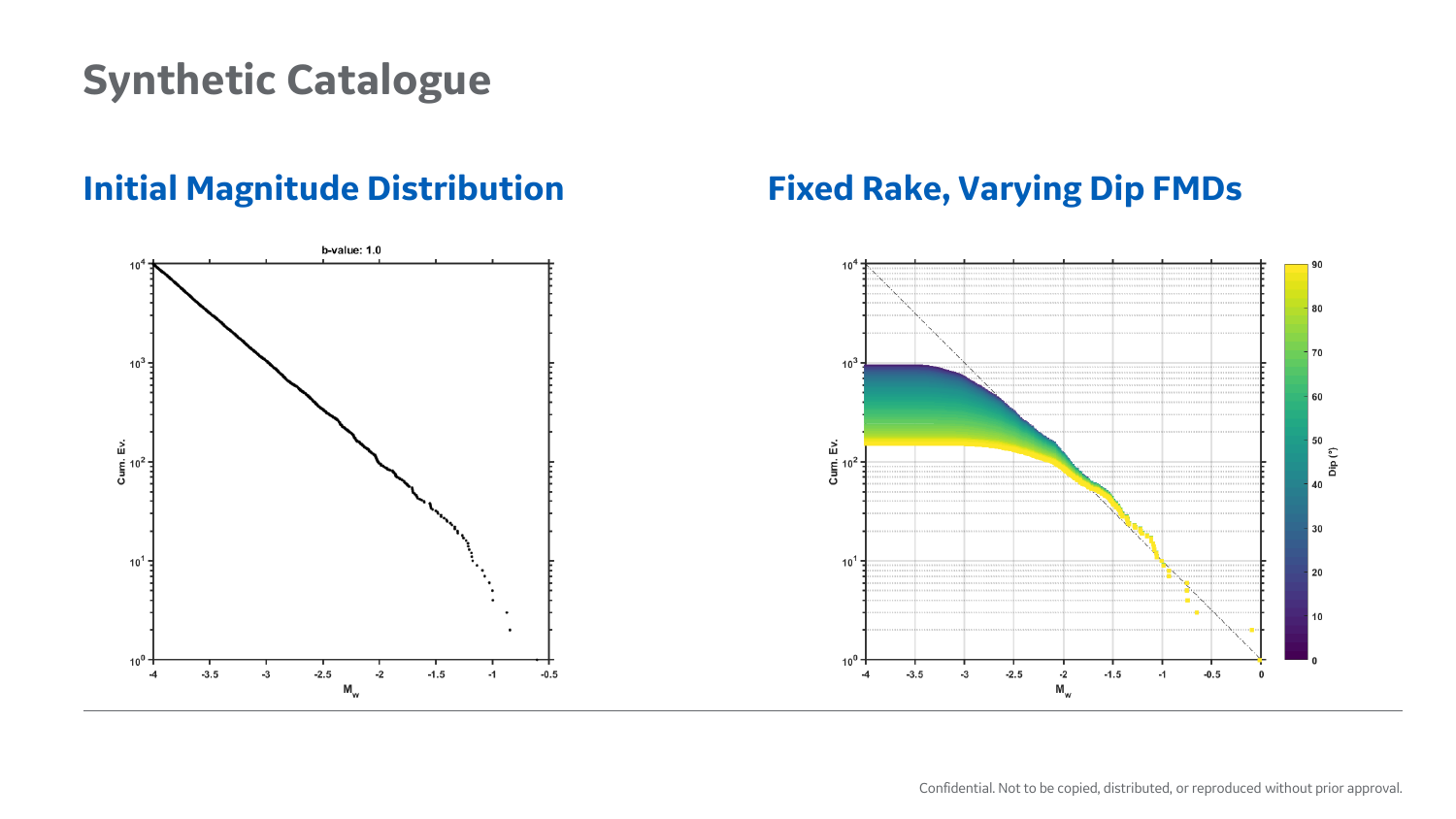### **Discussion**

• Radiation + limited aperture = **observational bias**

- Statistical demonstration  $\rightarrow$  **small sources** are missed for other mechanisms
	- Risks of mis-interpretation!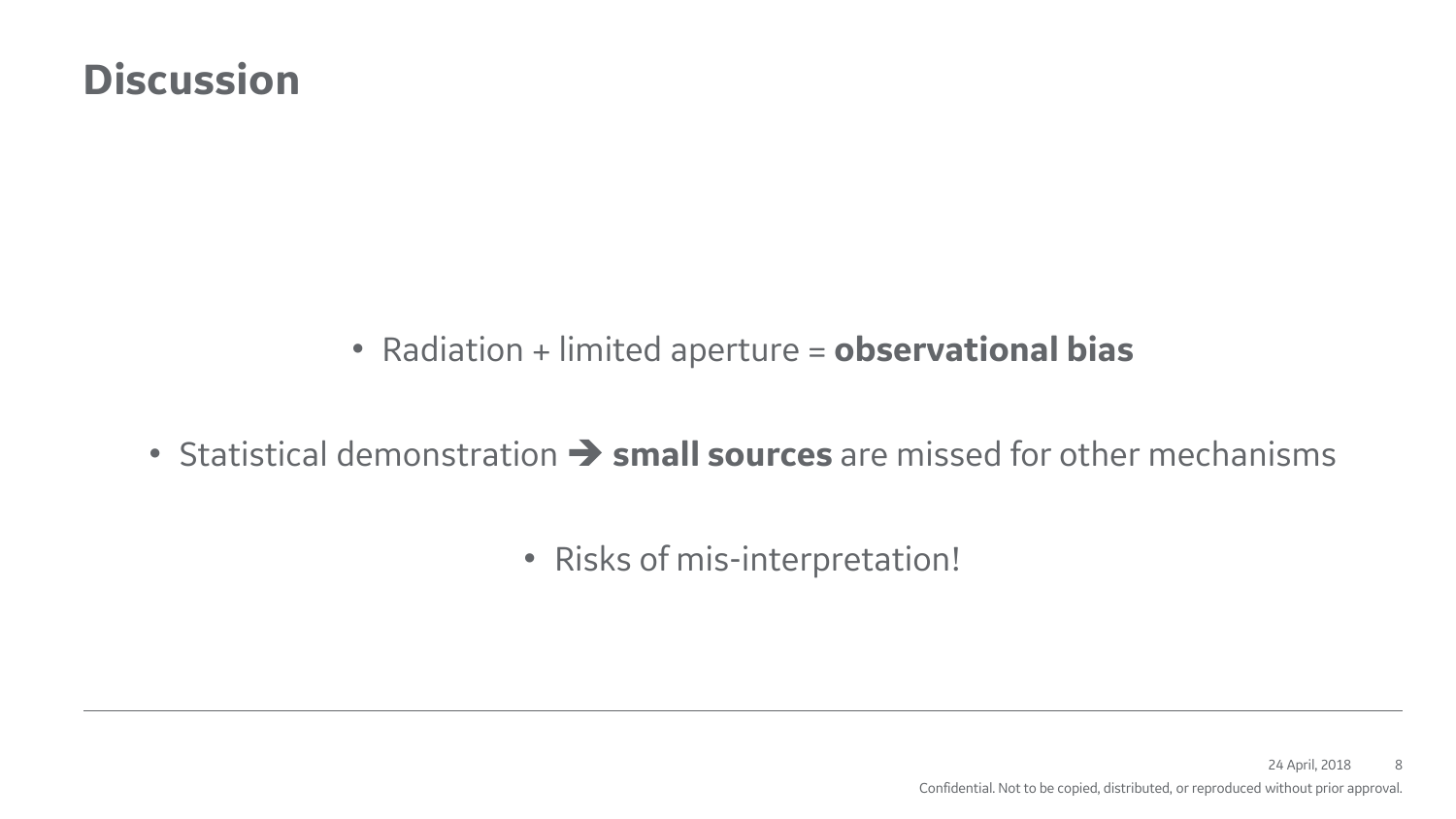# **Questions?**